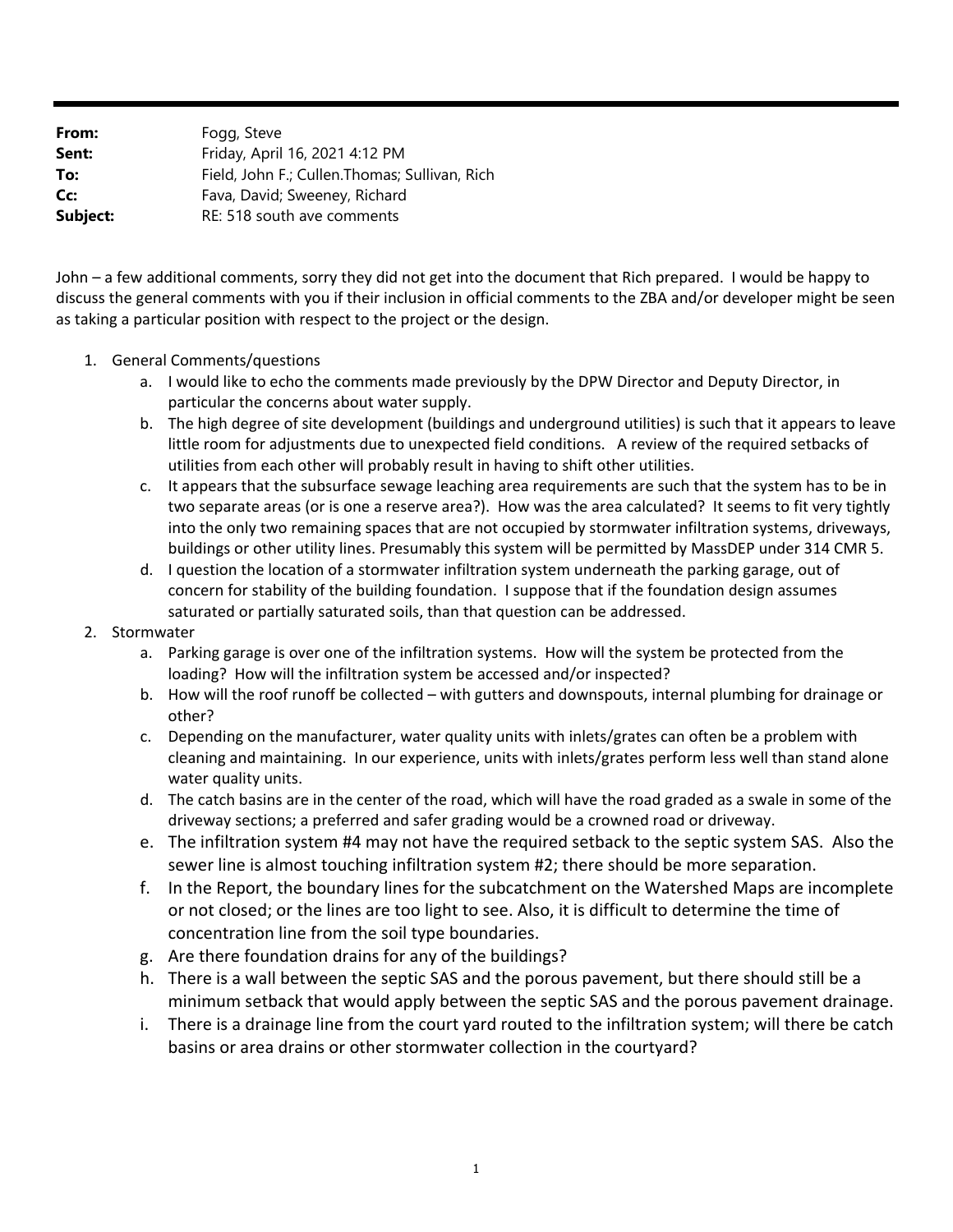By the way, I was contacted yesterday by Bob Michaud regarding the Route 30 Traffic Improvement Project plans, as I understand he is doing the peer review for traffic. I directed him to the Town website where the 25% plans and reports can be reviewed.

Regards,

Steve Fogg

**From:** Field, John F. **Sent:** Thursday, April 15, 2021 10:39 AM **To:** Cullen.Thomas <cullen.t@westonma.gov>; Sullivan, Rich <sullivan.r@westonma.gov>; Fogg, Steve <fogg.s@westonma.gov> **Cc:** Fava, David <fava.d@westonma.gov>; Sweeney, Richard <sweeney.r@westonma.gov>; Jane Fisher Carlson <duckfish27@verizon.net> **Subject:** RE: 518 south ave comments

Tom and crew, thanks for these comments. I will let you know as we move forward any developments as they relate to the groundwater, stormwater, traffic, water supply, wastewater treatment, pedestrian access, ingress/egress‐anything else?

Thanks again.

**From:** Cullen.Thomas **Sent:** Thursday, April 15, 2021 9:13 AM To: Sullivan, Rich <sullivan.r@westonma.gov>; Fogg, Steve <fogg.s@westonma.gov>; Field, John F. <field.j@westonma.gov> **Cc:** Fava, David <fava.d@westonma.gov>; Sweeney, Richard <sweeney.r@westonma.gov> **Subject:** RE: 518 south ave comments

Rich,

The comments are fine. I thank you for sitting down with the internal DPW folks to look at the plan set and provide said comments. I would rather these types of comments get vetted now than later.

The comments also seem to address my initial concerns (see below in italics) on the email sent by John on March 25, 2021 as well:

*All (Engineering Division),* 

*Could someone print out full size the utility plan / site plan for the subject project.* 

*I would like our Department to go through the plans and provide comments to John Field for consideration, including but not limited to:* 

- *1) The Town's proposed TIP project and its relationship to this proposed project. Are there any easements necessary or will be necessary in this area that could be conditioned (e.g. temporary construction, or drainage/flowage easements, etc.);*
- *2) Have the utility issues been addressed as with all projects:* 
	- *a) Spacing of utilities; Conflicts;*
	- *b) Proposed Water gates on Route 30; Looping of water main and responsible parties if and when there is a break:*
	- *c) Drainage issues at the area? On the surface is onsite drainage being addressed;*